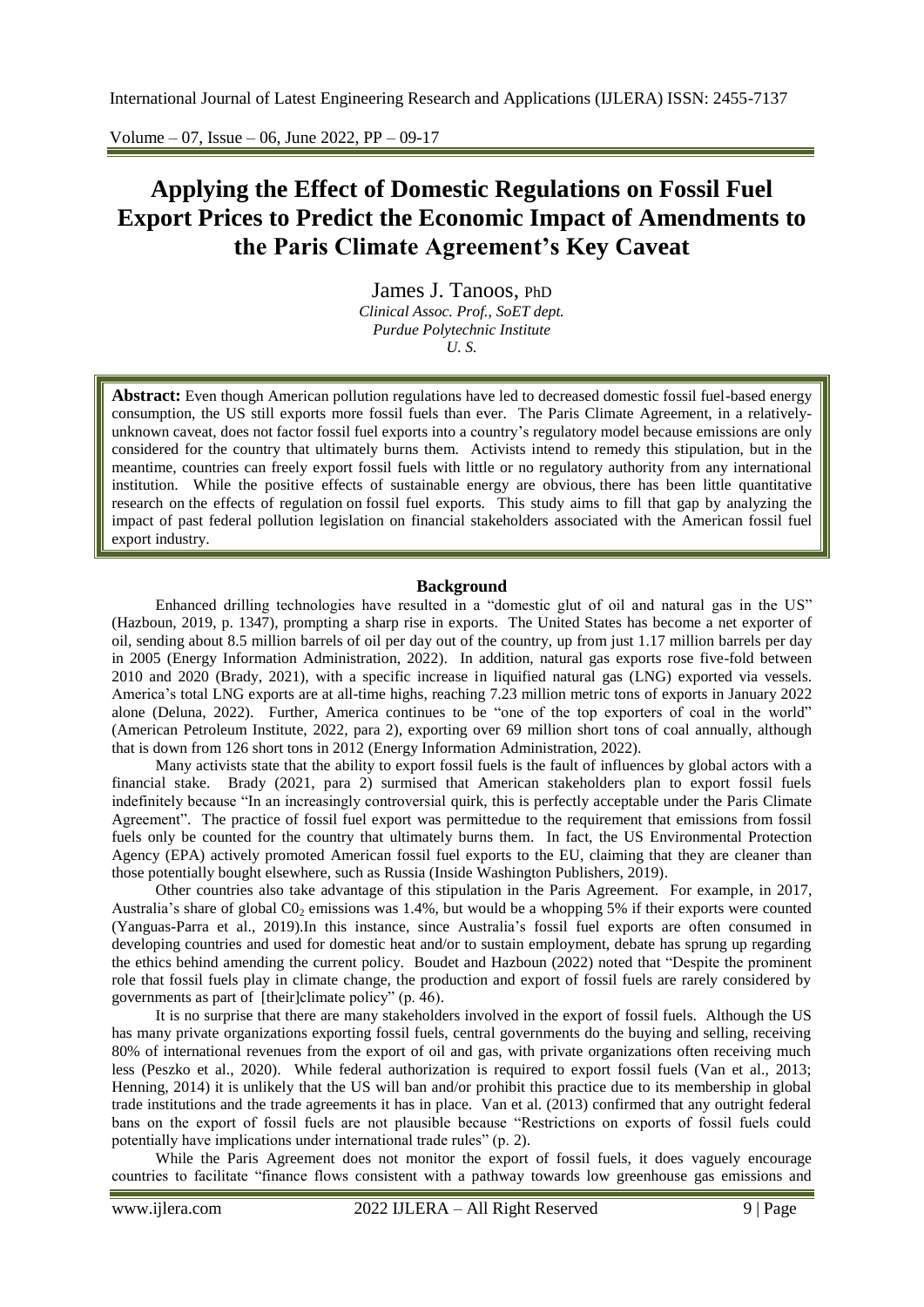## Volume – 07, Issue – 06, June 2022, PP – 09-17

climate-resilient development" (Paris Agreement, 2015, Article 2C), but such terminology has prompted outcries for more specific language, as "Fossil fuel export has not come without controversy" (Boudet & Hazboun, 2022, p. 3). Some economic advocacy groups encouraging and developing supply-side climate policies to limit fossil fuel exports have emerged to counter the global fossil fuel trade (Day & Day, 2017; Lazarus & van Asselt, 2018; Gaulin & Le Billon, 2020; Ministry of Economic Affairs and Employment, 2021), but others have focused on capital and equity remedies (Gupta et al., 2020). Likewise, stakeholder groups have also emerged to press for amendments to the PA that will close these loopholes and include regulation of exports of fossil fuels in their methodologies (Boudet & Hazboun, 2022).

Legislation in the US regarding air emissions has been researched, crafted, and operationalized by the EPA since about 2011 (Ferguson, 2019).The EPA generally targets four fossil fuels characterized by high levels of carbon, including orimulsion, natural gas, coal, and petroleum. In particular, coal and petroleum are often thought of when discussing the dirty fossil fuels that have traditionally provided energy to Americans. The EPA continuously monitors these air emissions statistics and related data and has developed subsequent legislation in conjunction with this research.

The EPA"s key federal guideline, The Clean Power Plan (CPP), is an ambitious energy policy focusing on a shift from carbon-based fuel to more renewable energy sources. Its first legislation phase was in 2011, when the EPA officially finalized the Cross-State Air Pollution rule, replacing the Clean Air Interstate Rule of 2005. The Cross-State Air Pollution rule was seen as a seminal law within the CPP, which regulated carbon emissions and was fully implemented and monitored starting in 2013. As the CPP was being enacted, many states had already been making plans to meet the new fossil-fuel emission reduction targets (Richardson et al., 2015). The CPP focused on three distinct regulations for carbon-emitting power plants "from new, modified, and existing… sources" and strictly regulated greenhouse gas emissions from coal-burning power plants, which then accounted for 40% of total US carbon emissions (McCubbin, 2014). "According to EPA, in 2013, 67% of the electricity used in the United States was generated by coal, natural gas, or other fossil fuels" (Fargotstein and Billingsley, 2015, p. 19). In response to the federal action at the time, the Union of Concerned Scientists (2016) noted that "all states across the country could greatly enhance their clean energy resources and affordably comply with the emissions reductions required" (p. 8). The EPA has been willing to continue the pursuit of research to revise existing methodologies regarding fossil fuel usage. For example, in 2017, the EPA revised its conclusions of benefits and costs from its 2015 model (Shouse, 2018).

While air quality regulations were intended to produce better air quality via the CPP, critics have described the related impacts on the national fossil-fuel industry"s private sector as negative consequences. Because power plants that rely on electric generators or coal as their main fuel were targeted, the CPP was said to "have an uneven impact on the energy industry, boosting…some regions…while biting others" (Smith & Miller, 2015, p. 1). Critics claimed that national coal production would decrease by 242 million tons as a result (National Mining Association, 2017), hurting the well-being of those with a stake in the industry. While domestic regulations have overwhelmingly benefited citizens in general, one might still inquire about how factoring in domestic production of fossil fuels in the US has been buoyed by export markets. As such, it would be prudent to analyze domestic fossil fuel prices from the perspective of their overall inherent value in the global marketplace.

There has been little quantitative research on the effects of federal regulations on domestic fossil fuel prices in the global marketplace. To fill this gap, this study will assess the impact of past federal regulations in the domestic fossil fuel industry from the perspective of overall global market prices, overall domestic output, and other associated economic metrics. As such, gauging the impact on global prices might predict similar effects in other countries if the PA were to be amended to include exports in regulatory models.

#### **Methodology/Results/Future Studies**

Of the four fossil fuels that generally contain high levels of carbon: orimulsion, natural gas, coal, and petroleum, the latter two are usually thought of when discussing the dirty fossil fuels that have traditionally provided energy to Americans. In order to determine which fossil fuels to analyze, the North American Industry Classification System (NAICS) was utilized in this study.

The NAICS" is the standard used by Federal statistical agencies in classifying business establishments for the purpose of collecting, analyzing, and publishing statistical data related to the U.S. business economy" (United States Census Bureau, 2022). Its specific classifications are utilized in this study for the purposes of data mining. The NAICS"s 3-digit classification system includes sectors in the US economy related to specialty trade and further divides up these units based on code order in two distinct super sector categories: 1) Goods Producing and 2) Service Producing. Since fossil fuels are utilized during the production process, the manufacturing category was selected. 21 subsectors of the goods-producing industries are classified (Industries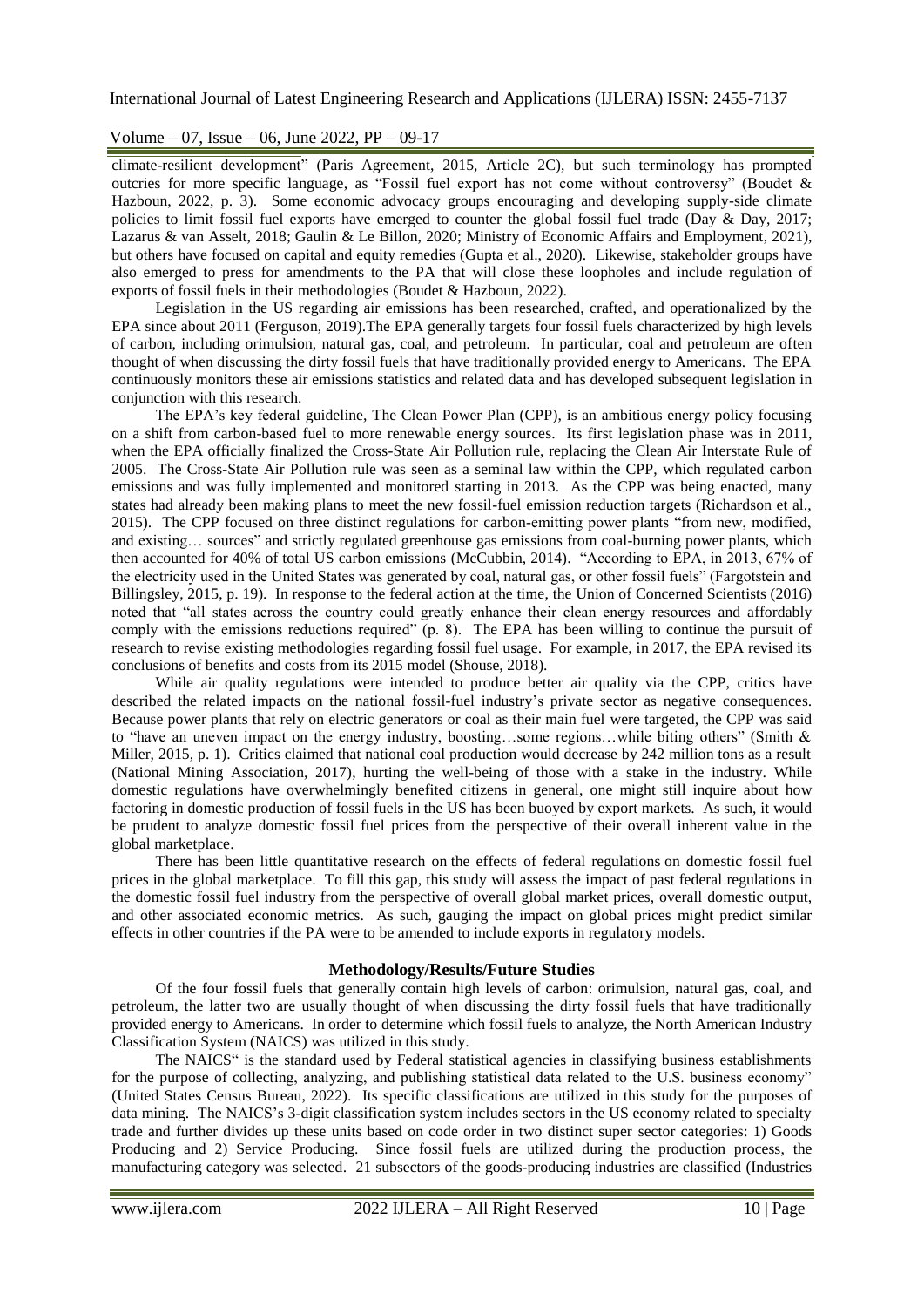Volume – 07, Issue – 06, June 2022, PP – 09-17

at a Glance, 2022). Of these, subsector 324, *Petroleum and Coal Products Manufacturing,* was used for purposes of this study (Parkinson, 2021) to locate economic statistics (2009-2019 annual data) associated with prices in the national fossil-fuel industries. From the NAICS subsector 324 description in the United States Bureau of Labor Statistics (BLS):

*The Petroleum and Coal Products Manufacturing subsector is based on the transformation of crude petroleum and coal into usable products… "In addition, this subsector includes establishments that primarily further process refined petroleum and coal products and produce products, such as asphalt coatings and petroleum lubricating oils". (Industries at a Glance, 2022). Filtering further into this subsector are various "data series" statistics, all inter-related to the subsector.*

The BLS provides various economic subheadings under the heading "workforce statistics" by year (Parkinson, 2021). Four that most closely reflect the characteristics of American fossil fuel exports were selected for purposes of this study. Those metrics, whose accessible monthly and annual data date back to 2009, include export price, import price, producer price index (PPI), and output.PPI was chosen because it "measures the changes in prices that domestic producers receive for goods and services*"*(Parkinson, 2021), as the data for this subsector include industry-specific PPI and overall prices and all sales within the fossil fuel industry or elsewhere related to subsector 324. Using these annual statistics, this study then analyzed and contrasted statistics before and after 2013 (BLS Handbook of Methods, 2022), since the CPP took full effect in 2013*.*Table 1displays the data both before and after 2013. As seen, the total export price after 2013 decreased sharply from 157.15 to 106.70. In addition, import prices and PPI (general prices) decreased sharply, whereas total output increased.

| Fossil Fuel Economic Metrics: Before and after the CPP was fully implemented |             |                   |  |  |
|------------------------------------------------------------------------------|-------------|-------------------|--|--|
| <b>US Fossil Fuel Export Price and Related Metrics</b>                       | Before 2013 | <b>After 2013</b> |  |  |
| <b>Export Price</b>                                                          | 157.15      | 106.70            |  |  |
| <b>Import Price</b>                                                          | 159.32      | 97.35             |  |  |
| <b>PPI</b>                                                                   | 350.73      | 242.53            |  |  |
| Output                                                                       | 103.58      | 112.14            |  |  |

Table 1.

Two-sample *t*-tests with a significance level of 0.05 were performed for each of the related metrics. As seen in Table 2,because all *p*-values are less than .05, they are deemed to be statistically significant, whereas the means of the two groups can be confidently labeled as dissimilar.

| $1$ and $2$ .<br>Economic Metrics: p-values before and after the CPP was fully implemented |                                              |  |  |  |
|--------------------------------------------------------------------------------------------|----------------------------------------------|--|--|--|
| <b>US Fossil Fuel Export Price and Related Metrics</b>                                     | <i>p</i> -values from the two-sample t-tests |  |  |  |
| <b>Export Price</b>                                                                        | $2.2*10(-16)$                                |  |  |  |
| <b>Import Price</b>                                                                        | $2.2*10(-16)$                                |  |  |  |
| <b>PPI</b>                                                                                 | $2.2*10(-16)$                                |  |  |  |
| Output                                                                                     | $3.53*10(-4)$                                |  |  |  |

 $Table 2.2$ 

After the CPP was implemented, the prices of American fossil fuel exports decreased sharply. Since PPI analyzes changes in prices that domestic producers receive, it can be confidently noted that the overall prices of American fossil fuels decreased immediately after the implementation of this domestic regulation. Increased output should be noted, as it might signify additional drilling/mining by domestic producers. Speculation might arise as to whether similar federal regulations in other countries would prompt similar drops in both prices for domestic producers as well as a coinciding increase in output. The increases in output may then lead to further examination of those economic advocacy studies that encourage and develop supply-side climate policies to limit fossil-fuel mining and drilling. Certainly, if domestic regulations tend to trigger increased production of fossil fuels or increased drilling/mining, additional scrutiny is well deserved.

Further, the decrease in import prices merits subsequent studies to inquire into whether the US produces enough fossil fuels to hold global market power. If the CPP"s regulations caused a decrease in domestic prices, global prices concurrently decreased. Future researchers should assess whether American domestic regulations can manipulate overall global fossil fuel prices, even with the ability to export to other markets.

Another avenue of future research is to investigate the effect of similar domestic regulation in other countries as well as the effect of fossil fuel exports and related prices to gauge whether it has a similar impact on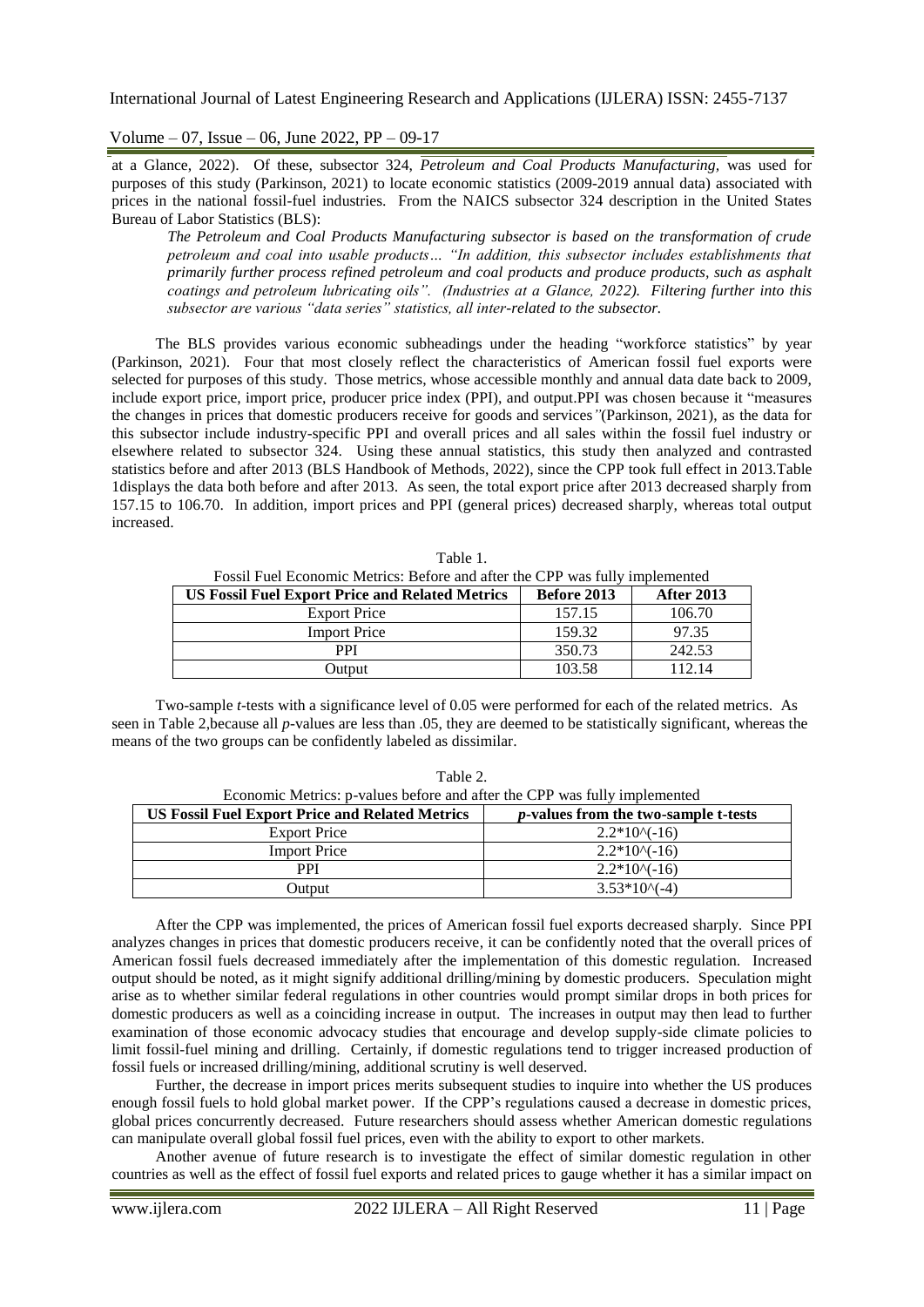Volume – 07, Issue – 06, June 2022, PP – 09-17

domestic fossil fuel prices in those countries. Those that advocate for amendments and revised methodologies in the PA to prevent exports of fossil fuels from being considered for the domestic country should take into account any effect of federal US regulations in lowering the price of fossil fuels in the world market, although increased output should still be considered as a potential negative unanticipated consequence. In addition, since the EPA tweaked the CPP and changed it to the Affordable Clean Energy rule in mid-2019, future studies should focus on whether and how the new provisions changed these trends.

#### **References:**

- [1]. American Petroleum Institute. (2022). Fossil Fuel Facts. Retrieved from [https://www.api.org/oil-and](https://www.api.org/oil-and-natural-gas/consumer-information/in-the-classroom/online-education-resources/fossil-fuel-facts)[natural-gas/consumer-information/in-the-classroom/online-education-resources/fossil-fuel-facts.](https://www.api.org/oil-and-natural-gas/consumer-information/in-the-classroom/online-education-resources/fossil-fuel-facts)
- [2]. Boudet., H., & Hazboun, S. (2022). *Public Responses to Fossil Fuel Export: Exporting energy and emissions in a time of transition.* North Andover, MA: Elsevier.
- [3]. Brady, J. (2021, October). Climate Pledges Don"t Stop Countries from Exporting Huge Amounts of Fossil Fuels. *NPR.* Retrieved from [https://www.npr.org/2021/10/31/1049822365/despite-their-climate](https://www.npr.org/2021/10/31/1049822365/despite-their-climate-pledges-the-u-s-and-others-export-huge-amounts-of-fossil-f)[pledges-the-u-s-and-others-export-huge-amounts-of-fossil-f.](https://www.npr.org/2021/10/31/1049822365/despite-their-climate-pledges-the-u-s-and-others-export-huge-amounts-of-fossil-f)
- [4]. Bureau of Labor Statistics Handbook of Methods. (2022). Chapter 2: Employment, hours, and earnings from the establishment survey. Retrieved from [https://www.bls.gov/opub/hom/pdf/ces-20110307.pdf.](https://www.bls.gov/opub/hom/pdf/ces-20110307.pdf)
- [5]. Day, C., & Day, G. (2017). Climate Change, Fossil Fuel Prices and Depletion: The rationale for a falling export tax. *Economic Modelling*, *63*, 153-160.
- [6]. Deluna, M. (2022). Europe Remains Top Destination for US LNG For Second Month Running. *Reuters.* Retrieved from [https://www.reuters.com/business/energy/europe-remains-top-destination-us](https://www.reuters.com/business/energy/europe-remains-top-destination-us-lng-second-month-running-2022-02-01/)[lng-second-month-running-2022-02-01/.](https://www.reuters.com/business/energy/europe-remains-top-destination-us-lng-second-month-running-2022-02-01/)
- [7]. Energy Information Administration. (2022). Oil and Petroleum Products Explained: Oil imports and exports. Retrieved from [https://www.eia.gov/energyexplained/oil-and-petroleum-products/imports-and](https://www.eia.gov/energyexplained/oil-and-petroleum-products/imports-and-exports.php)[exports.php.](https://www.eia.gov/energyexplained/oil-and-petroleum-products/imports-and-exports.php)
- [8]. Fargotstein, P., & Billingsley, R. (2015). Clean Power Plan: Testing the limits of EPA"s Clean Air Act authority. *Natural Resources & Environment, 30*(1), 19–22.
- [9]. Ferguson, C. (2019). *The Clean Air Act and the Clean Power Plan.* New York, NY: Macmillan Publishers.
- [10]. Gaulin, N., & Le Billon, P. (2020). Climate Change and Fossil Fuel Production Cuts: Assessing global supply-side constraints and policy implications. *Climate Policy*, *20*(8), 888–901.
- [11]. Gupta, J., Rempel, A., & Verrest, H. (2020). Access and Allocation: The role of large shareholders and investors in leaving fossil fuels underground. *International Environmental Agreements: Politics, Law and Economics*, *20*(2), 303–322.
- [12]. Hazboun, S. (2019). A Left Coast "Thin Green Line"? Determinants of public attitudes toward fossil fuel export in the Northwestern United States. *The Extractive Industries and Society*, *6*(4), 1340-1349.
- [13]. Henning, M. (2014). *United States Fossil Fuel Exports: Developments, considerations, and regulations.*  Hauppauge, NY: Nova Science Publishers.
- [14]. Industries at a Glance. (2022). US Bureau of Labor Statistics. Petroleum and Coal Products Manufacturing: NAICS 324.
- [15]. Inside Washington Publishers. (2019). Wheeler Promotes Cleaner US Fossil Fuel Exports. *Inside EPA's Clean Energy Report*.
- [16]. Lazarus, M., & van Asselt, H. (2018). Fossil Fuel Supply and Climate Policy: Exploring the road less taken. *Climate Change*, *150*, 1-13.
- [17]. McCubbin, P. (2014, March). Regulation of Greenhouse Gases and Other Air Pollutants in the First Obama Administration and Major Air Issues for the Second Term. *Buffalo Environmental Law Journal*.
- [18]. Ministry of Economic Affairs and Employment. (2021). Finland joins international coalition aiming to end export finance of fossil Fuels. Finnish Government.
- [19]. National Mining Association. (2017, January 18). Polling Conducted for the National Mining Association Highlights Intersection of Industry and Voter Priorities. Retrieved from: [https://nma.org/2017/01/18/polling-conducted-for-the-national-mining-association-highlights](https://nma.org/2017/01/18/polling-conducted-for-the-national-mining-association-highlights-intersection-of-industry-and-voter-priorities/)[intersection-of-industry-and-voter-priorities/.](https://nma.org/2017/01/18/polling-conducted-for-the-national-mining-association-highlights-intersection-of-industry-and-voter-priorities/)
- [20]. Paris Agreement. (2015). Retrieved from
- https://unfccc.int/sites/default/fles/english\_paris\_agreement.pdf. Accessed 2 Feb 2022.
- [21]. Parkinson, C. (2021, January-April). US Bureau of Labor Statistics: Division of Information and Marketing Services. Email conversation.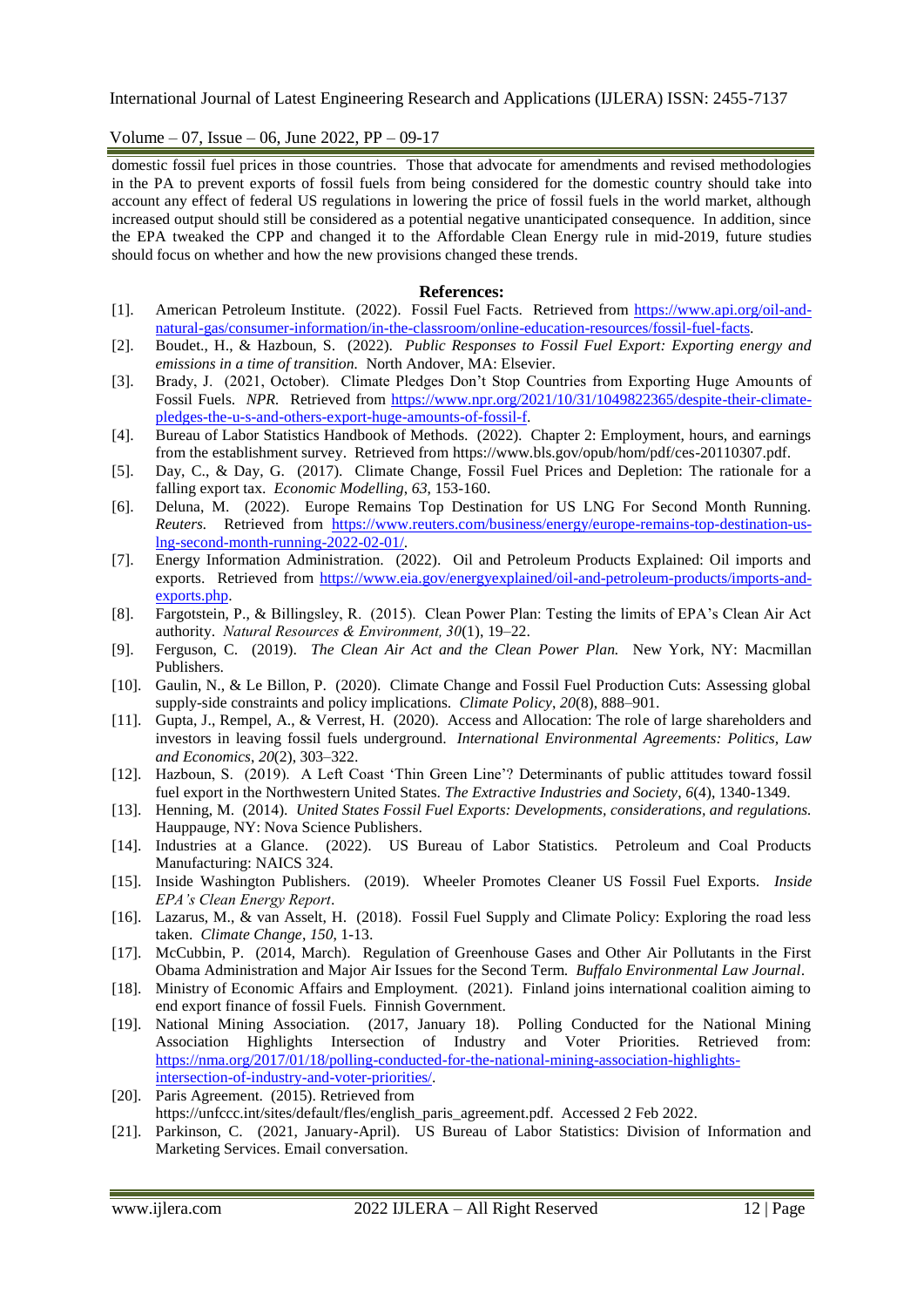Volume – 07, Issue – 06, June 2022, PP – 09-17

- [22]. Peszko, G., van der Mensbrugghe, D., Golub, A., Ward, J., Marjs, C., Schopp, A., Rogers, J., & Midgley, A. (2020). *Diversification and Cooperation in a Decarbonizing World: Climate strategies for fossil fuel dependent countries.* Washington, DC: World Bank Publications.
- [23]. Richardson, J., Donaldson, E., Kaste, J., &Friedland, A. (2015).Forest Floor Lead, Copper and Zinc Concentrations Across the Northeastern United States: Synthesizingspatial and temporal responses.Sci. Total Environ. 505 (Supplement C), 851–859.
- [24]. Shouse, K. (2018, February). EPA's Proposal to Repeal the Clean Power Plan: Benefits and costs. Congressional Research Service.
- [25]. Smith, R., & Miller, J. (2015, August 03). Impact of EPA's Emissions Rule on Industry to Vary*. Wall, St. Journal,* US section.
- [26]. Union of Concerned Scientists. (2016, March 21). The Clean Power Plan Opportunity. Retrieved from [https://www.ucsusa.org/resources/clean-power-plan-opportunity.](https://www.ucsusa.org/resources/clean-power-plan-opportunity)
- [27]. United States Census Bureau. (2021). North American Industry Classification System: Introduction to NAICS. Retrieved from [https://www.census.gov/naics/.](https://www.census.gov/naics/)
- [28]. Van, A., Shedd, D., Murrill, B. (2013). Congressional Research Service. Federal Permitting and Oversight of Export of Fossil Fuels.
- [29]. Yanguas-Parra, et al. (2019, July). Evaluating the Significance of Australia"s Global Fossil Fuel Carbon Footprint.



Appendix B. Histogram of Import Prices

Appendix A.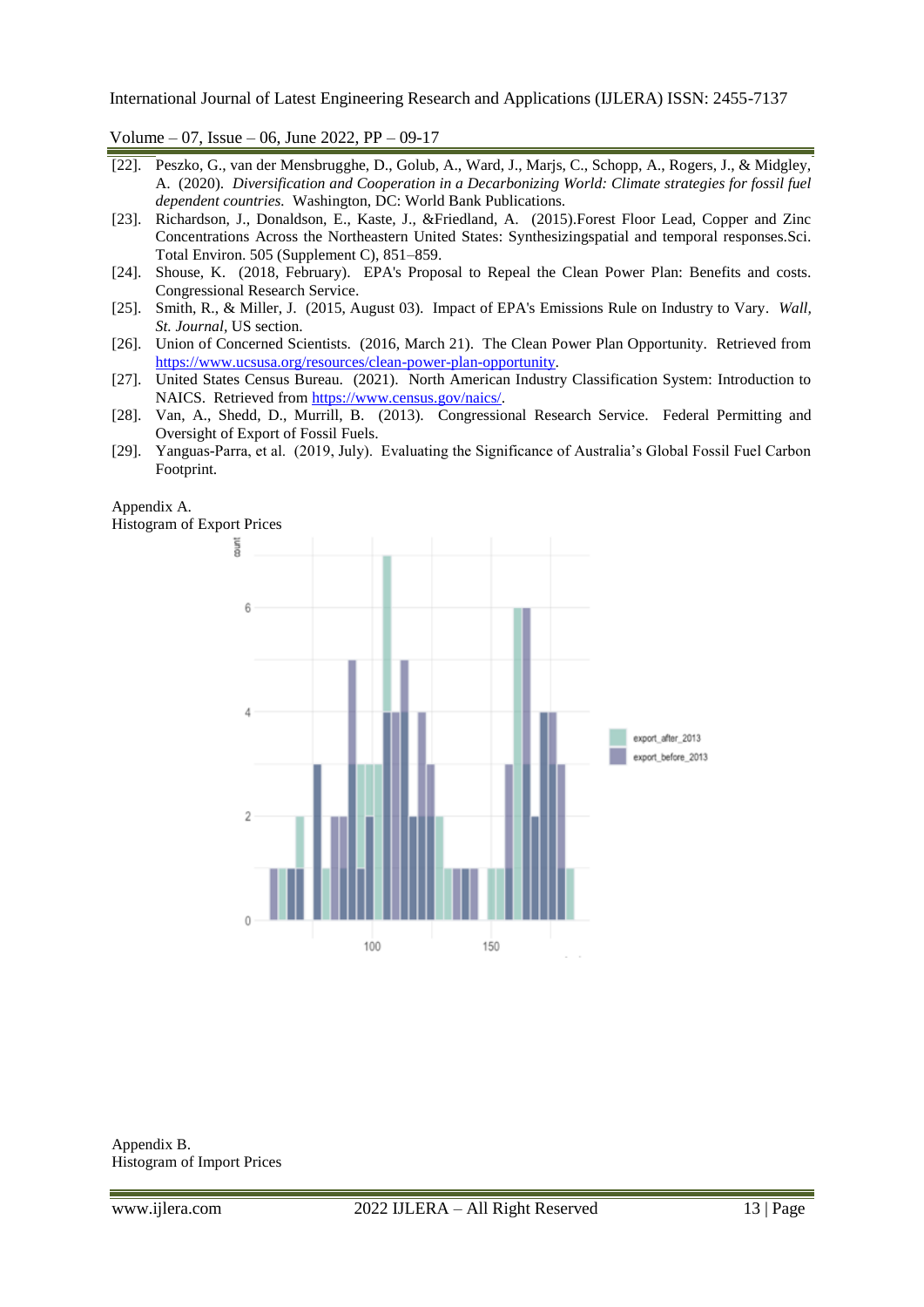Volume – 07, Issue – 06, June 2022, PP – 09-17



Appendix D. Industries by Supersector [Goods-Producing Industries](https://www.bls.gov/iag/tgs/iag06.htm)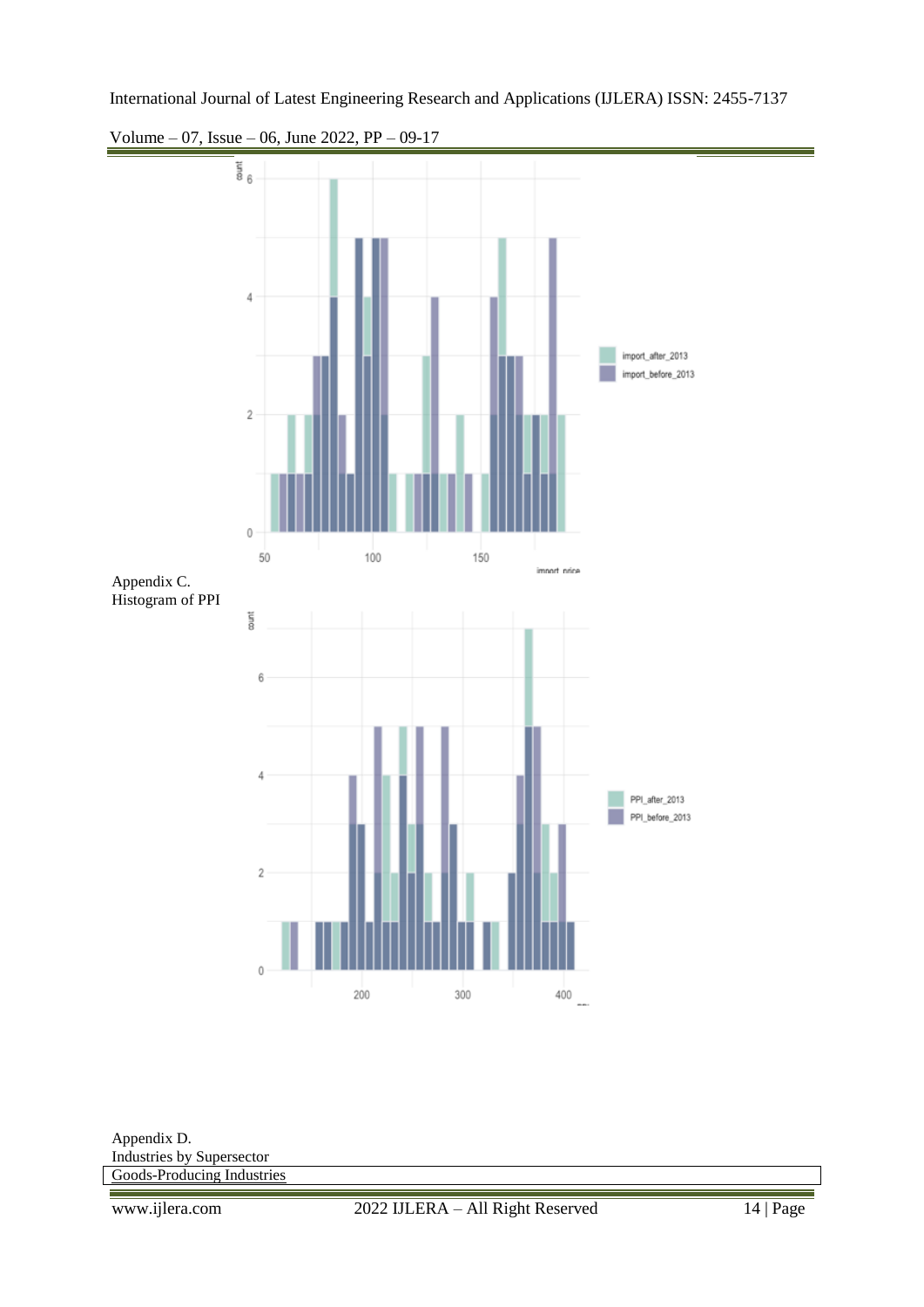Volume – 07, Issue – 06, June 2022, PP – 09-17

| • Natural Resources and Mining                        |                                                                             |  |  |
|-------------------------------------------------------|-----------------------------------------------------------------------------|--|--|
| Agriculture, Forestry, Fishing and Hunting (NAICS 11) |                                                                             |  |  |
| $\bullet$                                             | Crop Production (NAICS 111)                                                 |  |  |
| $\bullet$                                             | Animal Production (NAICS 112)                                               |  |  |
| $\bullet$                                             | Forestry and Logging (NAICS 113)                                            |  |  |
| $\bullet$                                             | Fishing, Hunting and Trapping (NAICS 114)                                   |  |  |
| $\bullet$                                             | Support Activities for Agriculture and Forestry (NAICS 115)                 |  |  |
| $\bullet$                                             | Mining, Quarrying, and Oil and Gas Extraction (NAICS 21)                    |  |  |
|                                                       | Oil and Gas Extraction (NAICS 211)                                          |  |  |
| $\bullet$                                             | Mining (except Oil and Gas) (NAICS 212)                                     |  |  |
| $\bullet$                                             | Support Activities for Mining (NAICS 213)                                   |  |  |
| • Construction                                        |                                                                             |  |  |
| $\bullet$                                             | <b>Construction</b> (NAICS 23)                                              |  |  |
| $\bullet$                                             | <b>Construction of Buildings (NAICS 236)</b>                                |  |  |
| $\bullet$                                             | Heavy and Civil Engineering Construction (NAICS 237)                        |  |  |
| $\bullet$                                             | <b>Specialty Trade Contractors (NAICS 238)</b>                              |  |  |
| • Manufacturing                                       |                                                                             |  |  |
|                                                       | Manufacturing (NAICS 31-33)                                                 |  |  |
| $\bullet$                                             | Food Manufacturing (NAICS 311)                                              |  |  |
| $\bullet$                                             | Beverage and Tobacco Product Manufacturing (NAICS 312)                      |  |  |
| $\bullet$                                             | Textile Mills (NAICS 313)                                                   |  |  |
| $\bullet$                                             | <b>Textile Product Mills (NAICS 314)</b>                                    |  |  |
| $\bullet$                                             | <b>Apparel Manufacturing (NAICS 315)</b>                                    |  |  |
| $\bullet$                                             | Leather and Allied Product Manufacturing (NAICS 316)                        |  |  |
| $\bullet$                                             | <b>Wood Product Manufacturing (NAICS 321)</b>                               |  |  |
| $\bullet$                                             | Paper Manufacturing (NAICS 322)                                             |  |  |
| $\bullet$                                             | Printing and Related Support Activities (NAICS 323)                         |  |  |
| $\bullet$                                             | Petroleum and Coal Products Manufacturing (NAICS 324)                       |  |  |
| $\bullet$                                             | <b>Chemical Manufacturing (NAICS 325)</b>                                   |  |  |
| $\bullet$                                             | Plastics and Rubber Products Manufacturing (NAICS 326)                      |  |  |
| $\bullet$                                             | Nonmetallic Mineral Product Manufacturing (NAICS 327)                       |  |  |
| $\bullet$                                             | Primary Metal Manufacturing (NAICS 331)                                     |  |  |
| $\bullet$                                             | Fabricated Metal Product Manufacturing (NAICS 332)                          |  |  |
| $\bullet$                                             | Machinery Manufacturing (NAICS 333)                                         |  |  |
| $\bullet$                                             | Computer and Electronic Product Manufacturing (NAICS 334)                   |  |  |
| $\bullet$                                             | Electrical Equipment, Appliance, and Component Manufacturing (NAICS<br>335) |  |  |
| $\bullet$                                             | Transportation Equipment Manufacturing (NAICS 336)                          |  |  |
| $\bullet$                                             | Furniture and Related Product Manufacturing (NAICS 337)                     |  |  |
| $\bullet$                                             | Miscellaneous Manufacturing (NAICS 339)                                     |  |  |
| <b>Service-Providing Industries</b>                   |                                                                             |  |  |
| • Trade, Transportation, and Utilities                |                                                                             |  |  |
| $\bullet$                                             | <b>Wholesale Trade (NAICS 42)</b>                                           |  |  |
| $\bullet$                                             | Merchant Wholesalers, Durable Goods (NAICS 423)                             |  |  |
| $\bullet$                                             | Merchant Wholesalers, Nondurable Goods (NAICS 424)                          |  |  |
| $\bullet$                                             | Wholesale Electronic Markets and Agents and Brokers (NAICS 425)             |  |  |
| $\bullet$                                             | Retail Trade (NAICS 44-45)                                                  |  |  |
| $\bullet$                                             | Motor Vehicle and Parts Dealers (NAICS 441)                                 |  |  |
| $\bullet$                                             | Furniture and Home Furnishings Stores (NAICS 442)                           |  |  |
| $\bullet$                                             | Electronics and Appliance Stores (NAICS 443)                                |  |  |
| $\bullet$                                             | Building Material and Garden Equipment and Supplies Dealers (NAICS<br>444)  |  |  |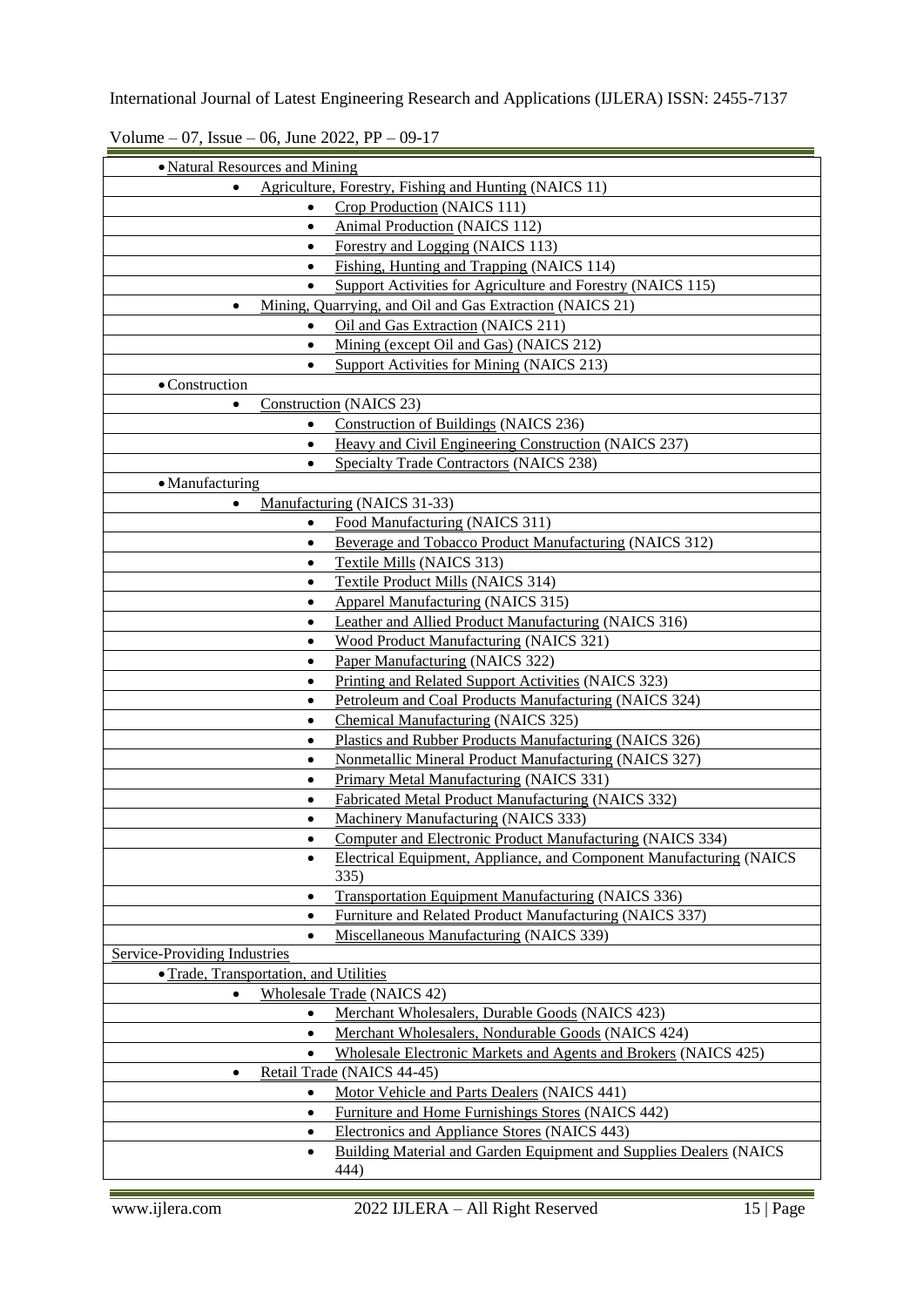Volume – 07, Issue – 06, June 2022, PP – 09-17

|                                      | $\bullet$            | Food and Beverage Stores (NAICS 445)                                            |
|--------------------------------------|----------------------|---------------------------------------------------------------------------------|
|                                      | $\bullet$            | Health and Personal Care Stores (NAICS 446)                                     |
|                                      | $\bullet$            | <b>Gasoline Stations (NAICS 447)</b>                                            |
|                                      | $\bullet$            | Clothing and Clothing Accessories Stores (NAICS 448)                            |
|                                      | $\bullet$            | Sporting Goods, Hobby, Book, and Music Stores (NAICS 451)                       |
|                                      | $\bullet$            | General Merchandise Stores (NAICS 452)                                          |
|                                      | $\bullet$            | Miscellaneous Store Retailers (NAICS 453)                                       |
|                                      |                      | <b>Nonstore Retailers (NAICS 454)</b>                                           |
| $\bullet$                            |                      | Transportation and Warehousing (NAICS 48-49)                                    |
|                                      |                      | <b>Air Transportation</b> (NAICS 481)                                           |
|                                      | $\bullet$            | Rail Transportation (NAICS 482)                                                 |
|                                      | $\bullet$            | <b>Water Transportation</b> (NAICS 483)                                         |
|                                      | $\bullet$            | <b>Truck Transportation (NAICS 484)</b>                                         |
|                                      | $\bullet$            | <b>Transit and Ground Passenger Transportation (NAICS 485)</b>                  |
|                                      | $\bullet$            | Pipeline Transportation (NAICS 486)                                             |
|                                      | $\bullet$            | Scenic and Sightseeing Transportation (NAICS 487)                               |
|                                      |                      | <b>Support Activities for Transportation (NAICS 488)</b>                        |
|                                      | $\bullet$            | Postal Service (NAICS 491)                                                      |
|                                      | $\bullet$            | Couriers and Messengers (NAICS 492)                                             |
|                                      | $\bullet$            | Warehousing and Storage (NAICS 493)                                             |
| $\bullet$                            | Utilities (NAICS 22) |                                                                                 |
| · Information                        |                      |                                                                                 |
|                                      |                      | Information (NAICS 51)                                                          |
|                                      |                      |                                                                                 |
|                                      |                      | Publishing Industries (except Internet) (NAICS 511)                             |
|                                      | $\bullet$            | Motion Picture and Sound Recording Industries (NAICS 512)                       |
|                                      | $\bullet$            | Broadcasting (except Internet) (NAICS 515)                                      |
|                                      | $\bullet$            | Internet Publishing and Broadcasting (NAICS 516)                                |
|                                      | $\bullet$            | Telecommunications (NAICS 517)                                                  |
|                                      | $\bullet$            | Data Processing, Hosting, and Related Services (NAICS 518)                      |
|                                      | $\bullet$            | Other Information Services (NAICS 519)                                          |
| • Financial Activities               |                      |                                                                                 |
|                                      |                      | Finance and Insurance (NAICS 52)                                                |
|                                      | $\bullet$            | Monetary Authorities - Central Bank (NAICS 521)                                 |
|                                      | $\bullet$            | Credit Intermediation and Related Activities (NAICS 522)                        |
|                                      | $\bullet$            | Securities, Commodity Contracts, and Other Financial Investments and            |
|                                      |                      | Related Activities (NAICS 523)                                                  |
|                                      | $\bullet$            | Insurance Carriers and Related Activities (NAICS 524)                           |
|                                      | $\bullet$            | Funds, Trusts, and Other Financial Vehicles (NAICS 525)                         |
| $\bullet$                            |                      | Real Estate and Rental and Leasing (NAICS 53)                                   |
|                                      | $\bullet$            | Real Estate (NAICS 531)                                                         |
|                                      | $\bullet$            | Rental and Leasing Services (NAICS 532)                                         |
|                                      | $\bullet$            | Lessors of Nonfinancial Intangible Assets (except Copyrighted                   |
|                                      |                      | Works) (NAICS 533)                                                              |
| · Professional and Business Services |                      |                                                                                 |
| $\bullet$                            |                      | Professional, Scientific, and Technical Services (NAICS 54)                     |
| $\bullet$                            |                      | Management of Companies and Enterprises (NAICS 55)                              |
| $\bullet$                            |                      | Administrative and Support and Waste Management and Remediation Services (NAICS |
|                                      | 56)                  |                                                                                 |
|                                      | $\bullet$            | Administrative and Support Services (NAICS 561)                                 |
|                                      | $\bullet$            | Waste Management and Remediation Services (NAICS 562)                           |
| • Education and Health Services      |                      |                                                                                 |
|                                      |                      | <b>Educational Services (NAICS 61)</b>                                          |